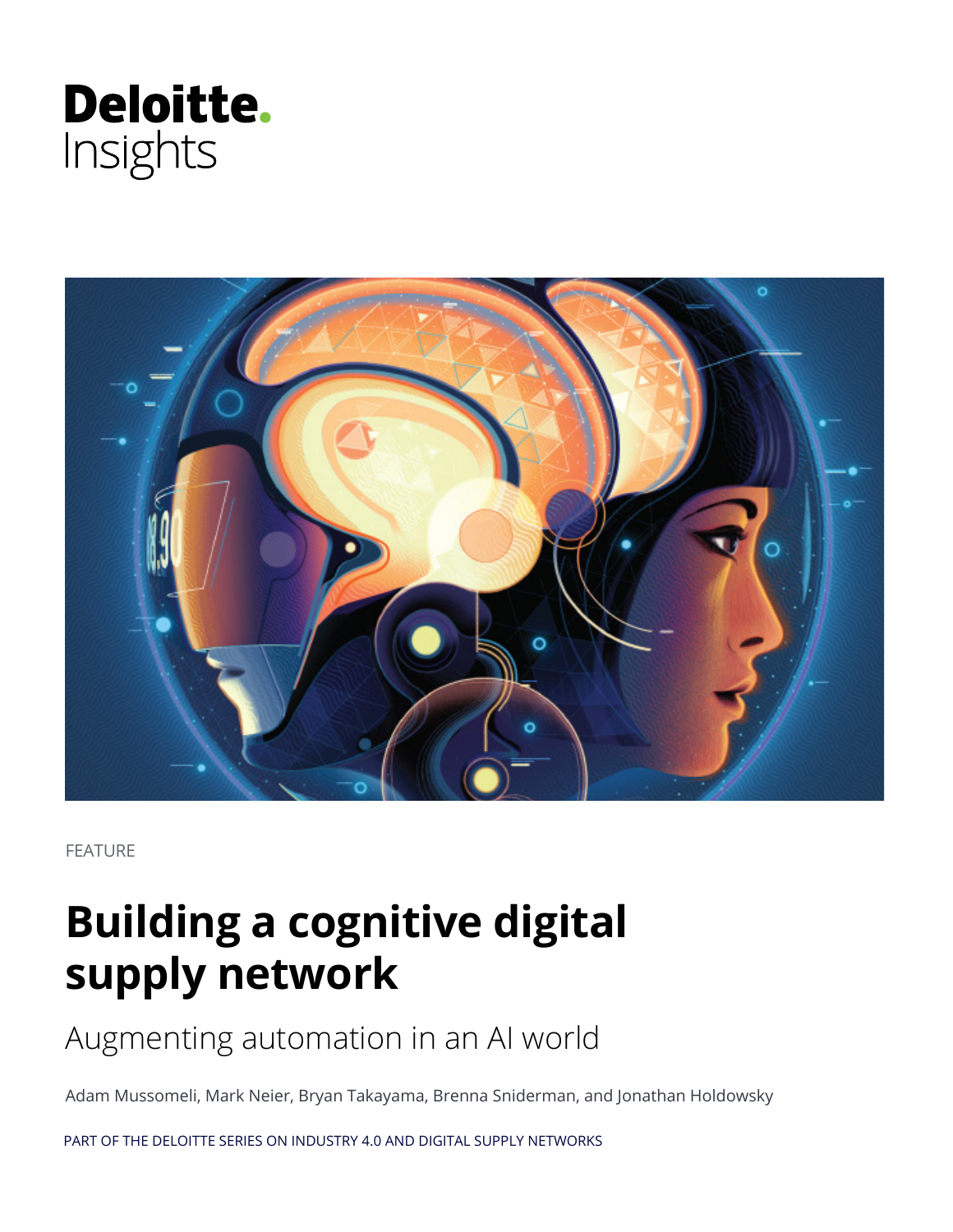Cognitive technologies can profoundly transform the digital supply network, not just changing the nature of work, but also augmenting the role of the worker and the entire ecosystem.

UTOMATION IN THE supply chain is nothing new. From the earliest days of industrialization through the present time, increasingly sophisticated automation technologies serve to drive new levels of efficiencies. Historically, automation has focused on physical tasks, making them more efficient. As technologies continue to advance, however, they may offer new ways for supply chain organizations to achieve efficiencies within areas of business operations where automation was previously considered to be impossible—areas such as thought and reason.

Enter cognitive technologies. At one level, cognitive technologies, also known as artificial intelligence (AI), continue the tradition of automating physical tasks that previous generations of automation technologies offered. But they can also go further, taking the concept of automation to the next level by automating jobs that we ordinarily associate with mental processing, learning and self-correction, sensing, and judgment—in other words, the very things that we consider to be higher-level "human" thought. And so human thought now exists along the spectrum of automation: from repeatable, predictable tasks that replicate physical labor to reasoning and decision-making.

The implications of these capabilities for digital supply networks (DSNs) can be profound in the way work gets done and decisions are made. But just as profoundly, they could take the longstanding idea of the augmented worker to a new level. In one sense, workers can use cognitive tools to augment their supply chain capabilities, going from simply sensing a scenario to understanding it with far greater precision. In a deeper sense, workers could now have the opportunity to take on new, value-added roles, including those that add more

*human* elements to the supply chain: qualities such as the formation of relationships, coaching, and nuanced thought. The result of all of this could be continually optimized, more efficient, and more productive DSNs.<sup>1</sup>

In this article, we will examine how cognitively enabled automation of DSNs can extend the historical arc of automation in new and transformational ways. We will offer examples of how some organizations have used AI technologies in increasingly sophisticated approaches in a supply chain context and consider how they may affect DSNs' talent and ecosystem relationships. Finally, we'll offer some steps to consider as you proceed in your cognitive journey.

### **Enter cognitive technologies: Automating thinking across the supply chain**

A key component of the digital technologies of the Fourth Industrial Revolution, cognitive technologies can create a step-change in what it means to make data-driven decisions—and what it means to automate. Supply chain leaders can pick and choose capabilities that fit their respective, valuefocused needs from a broad spectrum of cognitive capabilities, and there are many possibilities at their fingertips—many of which may redefine what automation means.

At one level, *cognitive assistance* technologies can replace basic repetitive tasks such as in the form of rules-based process automation: shipping notifications, order updating, and others. At the next level, *cognitive insights* capabilities serve to draw meaning from patterns in structured and unstructured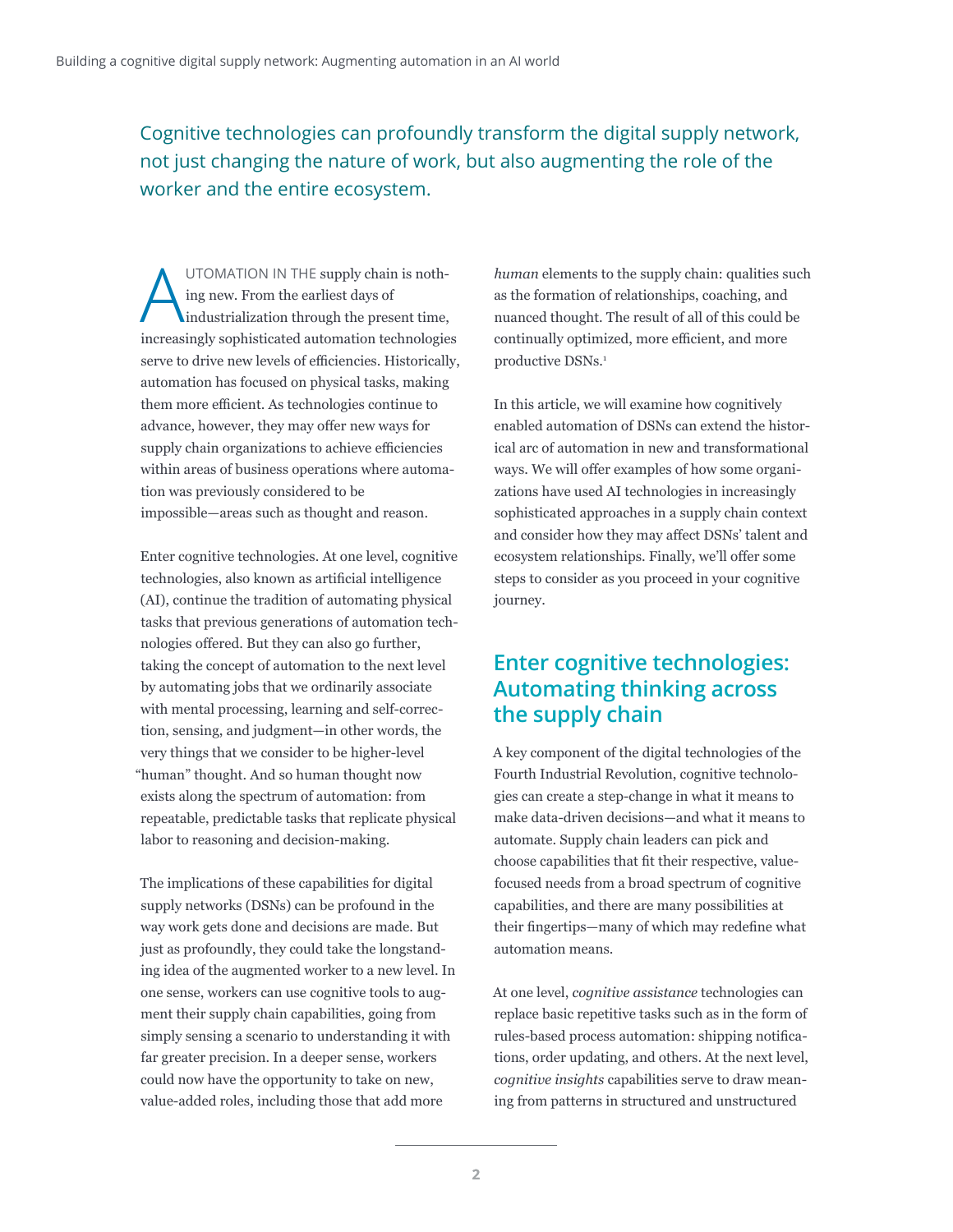#### **DRIVING GREATER PRODUCTIVITY IN THE SUPPLY NETWORK: A LOOK AT HOW AUTOMATION HAS EVOLVED**

Industrial revolutions do not happen in the abstract. They happen because manufacturers in each era want to leverage the emerging technologies of their time to gain greater efficiencies. And the technologies of each era, from the earliest days of the First Industrial Revolution until the present moment, helped define the contours of just how much advancement in efficiency was possible via automation—and where within the organization that efficiency could be realized. No matter the driver, however, the goal is and has largely always been to achieve greater outputs with fewer inputs, all the while adapting to faster process cycles and increasing appetites for innovation.

In the First Industrial Revolution, steam power led to more efficient, more portable engines that could accommodate varying loads unlike anything characteristic of the pre-Steam era. In the late nineteenth and early twentieth centuries, the Second Industrial Revolution witnessed the introduction of the assembly line and electricity into the factory setting, allowing for mass production. In the latter half of the twentieth century, the Third Industrial Revolution saw disruptive information technology and electronics spark movement toward the truly automated production floor.

Now, in the Fourth Industrial Revolution, digital technologies have made possible the smart factory and intelligent production processes, characterized by information transparency, decentralized production, and autonomous decision-making and self-correction, and a fully-connected DSN. As technological options increase, organizations can seek to apply them across a wider range of areas and functions. The result is automation that is faster and smarter, and that can be used in increasingly diverse ways across ever-broader swaths of the organization.2

datasets to help humans make better decisions. *Cognitive engagement* takes automation to an even higher place: emulating human senses and judgments (figure 1). *Each* category of cognitive technologies along this spectrum builds on the one before it, but they can be used in any combination to serve an intended goal.3

Figure 1 provides a high-level overview of a progression of cognitive technologies along a continuum of sophistication. It also shows *representative* capabilities and data sources that are generally correlative with the technology categories. Below, each of these three categories of cognitive technologies is described in greater detail:

**Cognitive assistance** focuses on automating time-intensive, manual, and repetitive tasks within DSNs, enabling machines to replicate predictable, recurring human actions.4 Applications in industry today largely center on physical automation, and

include examples such as the use of robots for automated welding activities, or picking and stocking inventory within warehouses. On a digital level, they can also include back-office process automation, such as contract management and transaction processing. Here, while cognitively enabled tasks remain repetitive, they can enhance human efficiency, enabling workers to take on the more challenging, thought-related work.

**Cognitive insights** build on the efficiencies offered by cognitive rules-based automation technologies. Cognitive insights tools, such as machine learning (ML), achieve pattern recognition across structured and unstructured datasets to generate insights that are more sophisticated than a human working alone could achieve in the same amount of time. Supply chain companies deploying cognitive insights capabilities can experience broad advances in productivity beyond a discrete task or series of tasks, driven in large part by providing workers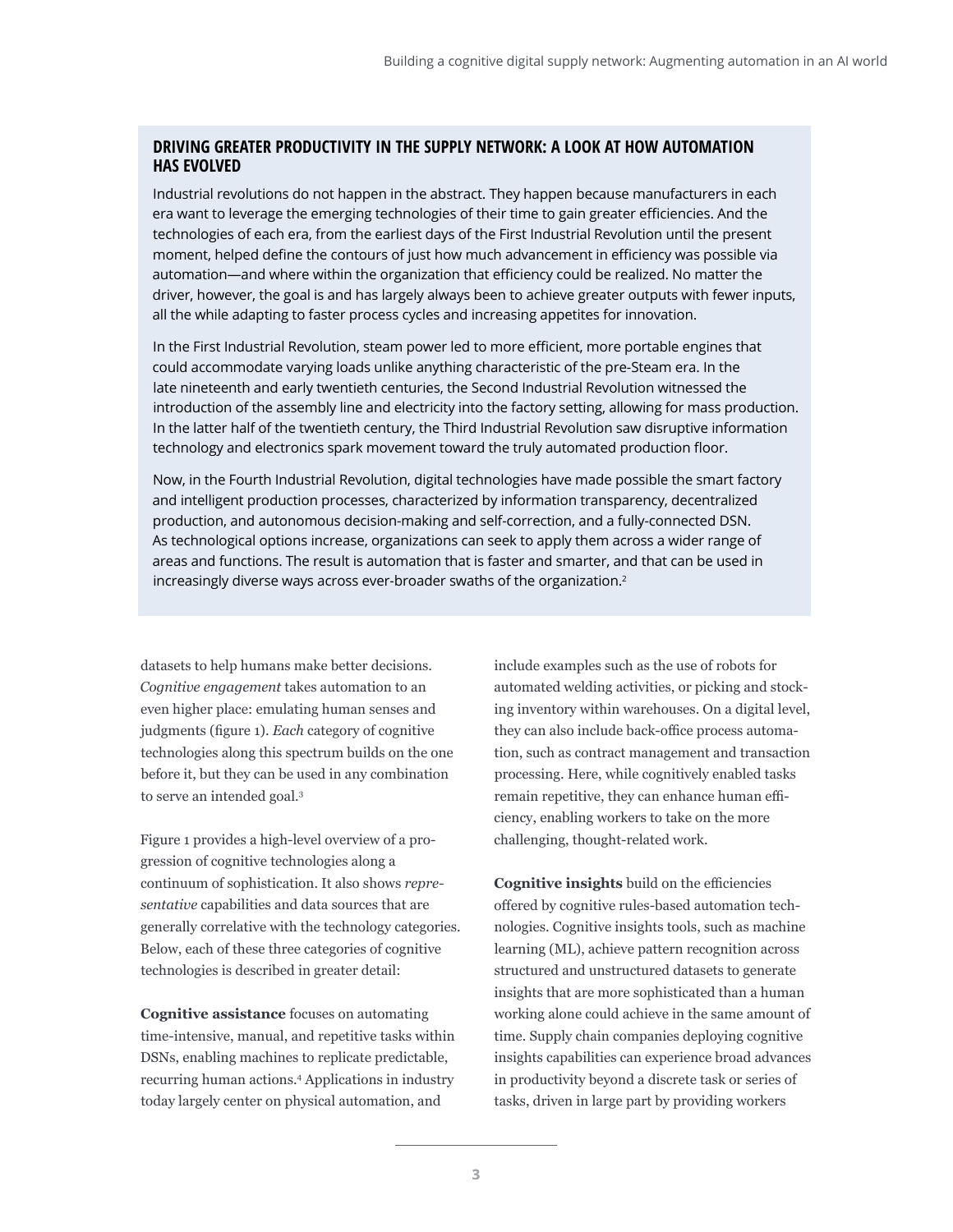#### FIGURE 1

#### **The continuum of cognitive automation within the digital supply network**

#### **Quality sensing Control tower Real-time demand and supply synchronization Chatbots and voice-enabled diagnostics Vision analytics Predictive maintenance Dynamic routing Condition-based monitoring Network optimization Customer segmentation Spend classification Contract**  Taking cognitive insights technologies a step further, cognitive engagement technologies emulate human judgments and reshape the relationship between human and machine. This allows for the "augmented worker" to apply higher-ordered thinking to decision-making Building on cognitive assistance, cognitive insights technologies identify opportunities for growth, diversification, and efficiencies, giving workers a clear view of end-to-end operations Ability to enable machines to replicate human actions with robotics, enhancing human efficiency in the process **Sophistication Cognitive assistance Cognitive insights Cognitive engagement**

**Manual records** Quality data ERP data Customer feedback Transaction data External weather data Product performance data Supply and demand data Financial market data Mapping data Social media sentiments Freight rate data Environmental data Inventory planning data PLC data Engineering data Sensor data

**Integration of data sources**

Integration of data sources

Source: Deloitte analysis.

and leaders with a clearer view of end-to-end operations and enabling the technology to provide options for critical decisions throughout the supply chain. Examples of cognitive insights capabilities include predictive maintenance, condition-based monitoring, quality sensing, and dynamic routing.

**Cognitive engagement** describes the use of intelligent agents and programs to emulate human sensing and judgment, interact with humans, and make iteratively improving nuanced decisions on

their behalf throughout the supply chain. Cognitive engagement applications can not only optimize and execute task-specific roles such as demand planning, but also assess the impact on, and communicate with, other parts of a DSN. At this level, cognitively enabled automation can drive complex tasks such as procurement logistics, procurement chatbots, and voice-enabled diagnostics. As a result of this kind of high-level automation of inherent human qualities, the human worker can be freer to develop new skills and take on new roles

**Capabilities**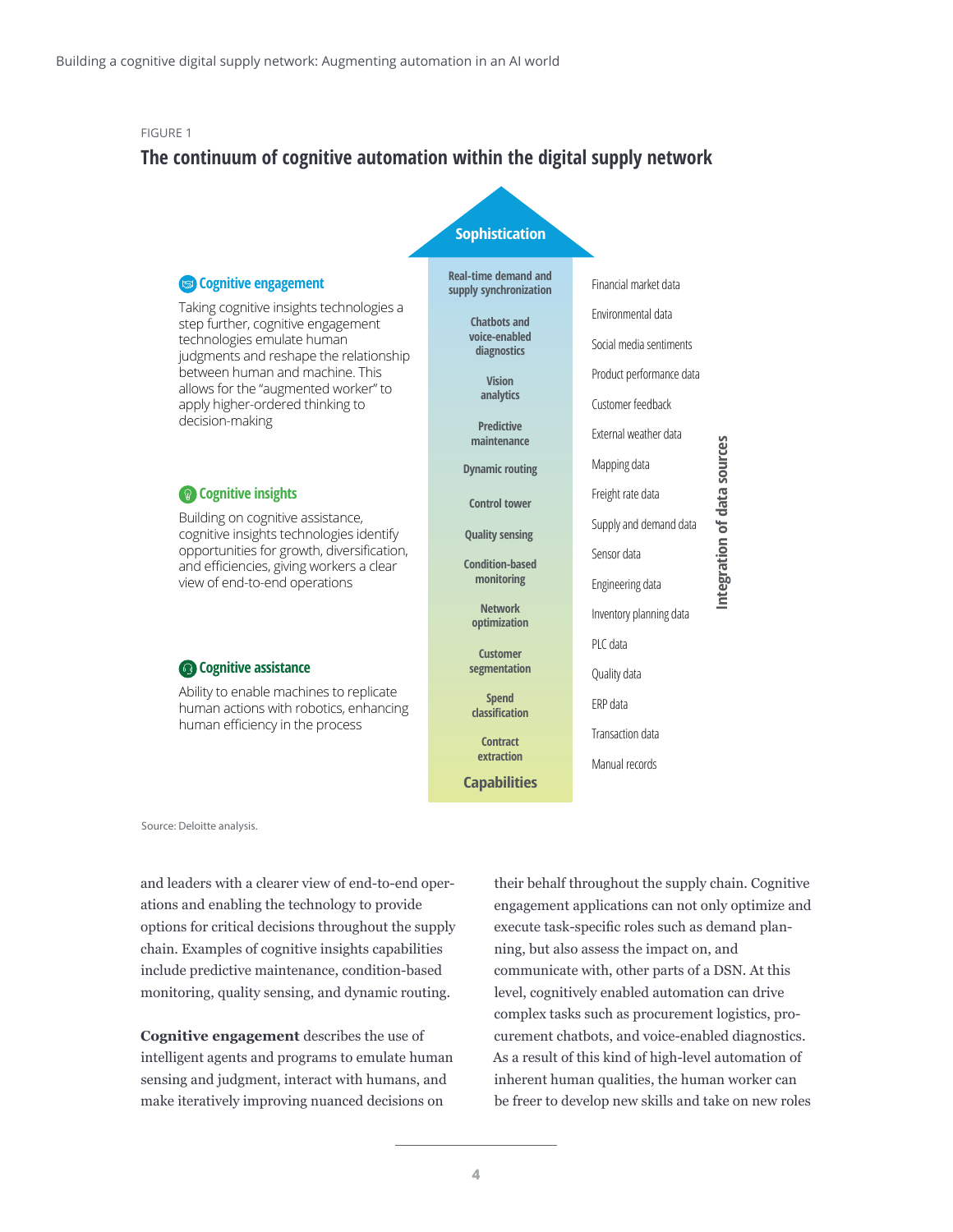that may become more prominent within cognitively enabled DSNs, while also augmenting their senses and capabilities.

What we describe above is just one cognitive technology classification scheme. Many others are described in the literature.<sup>5</sup>

## **Cognitive technologies in action: From repetitive tasks to human sensing and beyond**

DSNs are premised on the idea that information throughout the supply chain is both transparent and free flowing. As a DSN grows more interconnected, dynamic, and enriched with more information, cognitively enabled automation can be considered critical to sifting through the vast amounts of data to find insight and drive more intelligent, informed decisions. Humans simply can't extract meaning from those massive data volumes all on their own, nor can they sense information at the same level of precision as sensors and other automated tools.

spectrum, from product development to resource planning to physical production to logistics/distribution to customer feedback. Each of these can be made more efficient by the application of cognitively enabled automation technologies. Further, many kinds of digital technologies that already power DSNs can also be used to power cognitive technologies, including cloud, sensors, edge computing, and others.<sup>6</sup>

So, how do AI technologies find application within DSNs? Below, we examine examples that reflect differing levels of purpose and sophistication to illustrate the various cognitive possibilities in action.

#### PHYSICAL AUTOMATION OF ROUTINE TASKS: COGNITIVE ASSISTANCE APPLICATIONS

At the lower end of the spectrum, cognitive assistance technologies such as collaborative robots or "cobots" can execute routine processes at typically minimal cost with high accuracy. For example, cobots can be used as warehouse pickers or for performing some basic repetitive manufacturing operations. Another cognitive assistance example

> may be the use of a "rules-based" process automation solution to facilitate shipping notifications or order tracking.

The common thread that runs through these types of cognitive automation is that they are based on performing a function to save money and mitigate worker fatigue, and not necessarily to yield insights or to directly assist the human worker to make better deci-

**As a DSN grows more interconnected, dynamic, and enriched with more information, cognitively enabled automation can be considered critical to sifting through the vast amounts of data to find insight and drive more intelligent, informed decisions.** 

Moreover, when we speak of automation within a DSN context, we do not simply refer to the physical act of manufacturing. Rather, automation is a holistic concept that extends throughout a DSN's

sions—however much they free up the worker to do other things. In that sense, this type of "tactical" automation bears some similarity to "traditional" automation within the supply chain.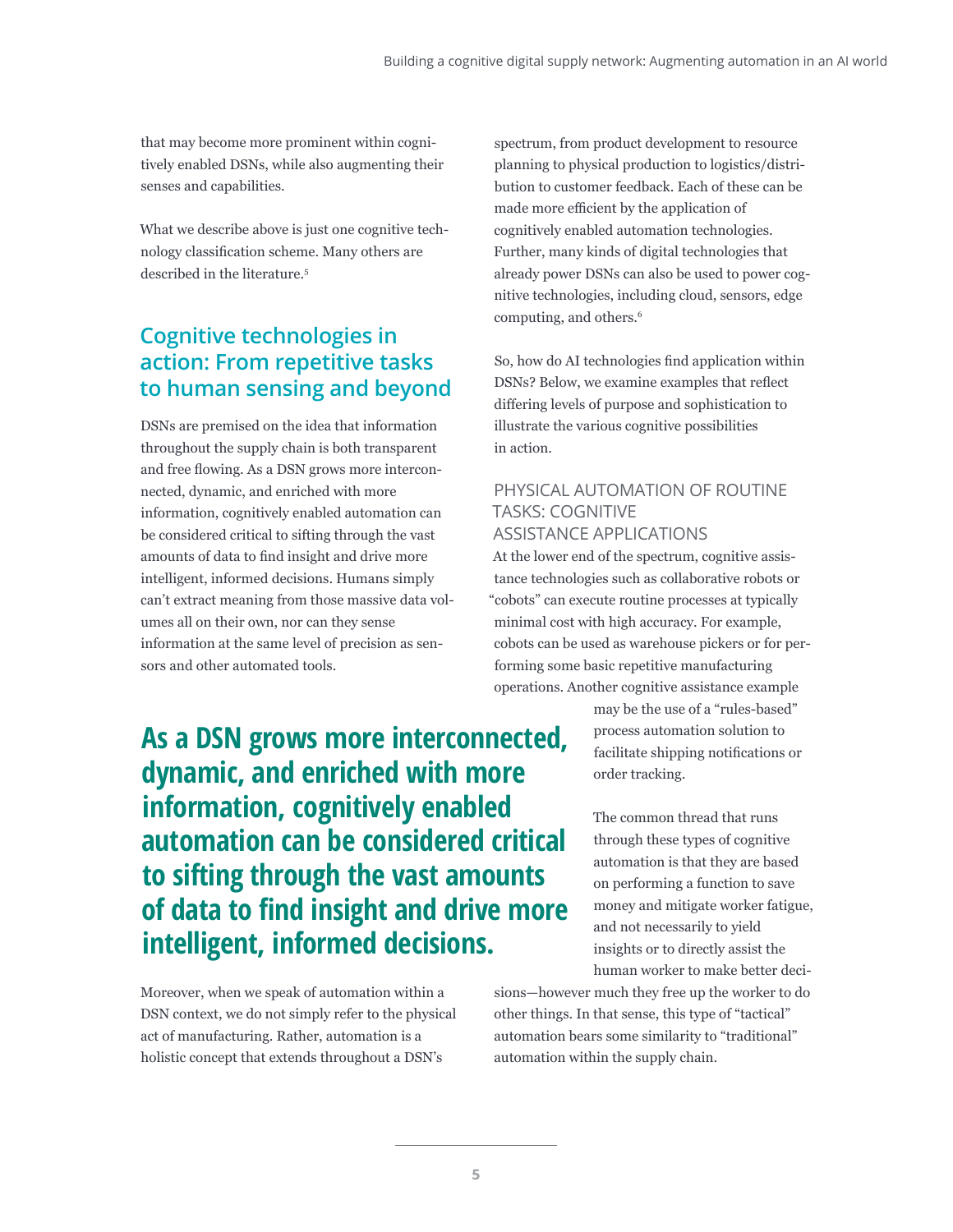#### DYNAMIC ROUTING FOR RETAIL: COGNITIVE-DRIVEN INSIGHTS LEADING TO EVER-IMPROVING DECISIONS

At a higher level, cognitive technologies can automate insights to help human workers make more precise, data-driven decisions. For example, a cognitive technology optimizing application was developed for one retail organization to help workers make better decisions about resource allocation by optimizing the flow of goods to retail stores at the lowest cost. The company typically used fixed routes for delivery. While that approach usually worked well for higher-volume deliveries, the volatility in delivery volumes meant that the company often experienced cancellations on lower-volume days, leading to lower responsiveness, underutilized trucks, last-minute scrambles for additional trucks in some instances, and reduced service levels to stores. Additional economic factors —including an estimated nationwide shortage of some 50,000 truck drivers—required that the organization find a smarter, more responsive, and more efficient system.<sup>7</sup>

An application that leveraged cognitive technology heuristics and metaheuristics, in combination with cloud and other digital technologies, was configured to optimize routing alternatives to address this problem. Specifically, the application received and analyzed numerous datasets, such as palletcount information, real-time demand data, and other more nuanced business constraints, across multiple flexible data formats to produce a set of routing solution choices. The output of the application provides a set of several routing alternatives from which the user may select; each alternative is optimized primarily to reduce cost of delivery,

while other secondary objectives include maximized throughput and minimized miles. This approach led to this particular company's 25 percent cost reduction in outbound logistics, 44 percent improvement in asset utilization, better standardization of pallets shipped to stores, and an overall increase in customer service.

While the short-term impact of a cognitive insights application is clear, the opportunity to enhance this solution is large, with ML being the next potential enhancement. As this tool evolves, it can learn from the routes created over a time period, assess the adjustments that were made, and analyze user choices to improve the quality of its recommendations. As it consumes more data and is trained to learn which decisions drive the greatest impact for the overall organization, it is expected to become smarter and more effective—not only providing the user with insights, but also ensuring that those insights continually improve based on prior choices.

#### EMULATING AND AUTOMATING HUMAN SENSING: TAKING COGNITIVE TECHNOLOGY AUTOMATION TO A HIGHER LEVEL

As we discussed, cognitive technologies can automate repetitive tasks as well as help optimize a distribution process to allow the human to make better choices about resource allocation. But cognitive technologies can take the concept of automation to an entirely new level when human sensing capabilities enter the picture.

#### *Emulating human vision*

Computer vision is a kind of cognitive technology that derives information from visual images, in effect automating the human visual system. In one example, a computer vision application is employed on a factory floor to monitor a factory process for "micro stoppages." Often impractical

**Cognitive technologies can take the concept of automation to an entirely new level when human sensing capabilities enter the picture.**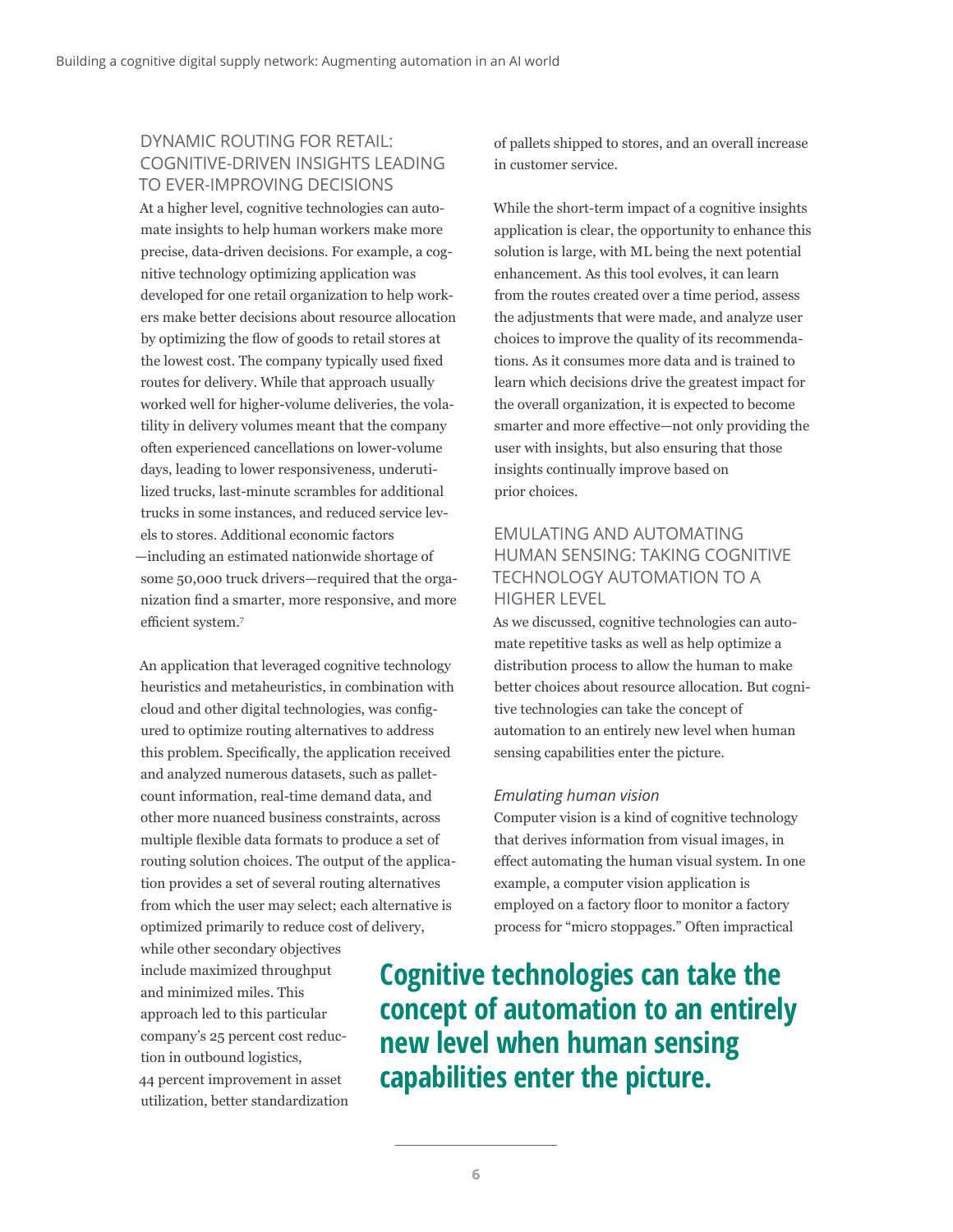for humans to monitor, micro stoppages occur when an asset malfunctions and faults for a minor, unknown reason that often does not require anything more than a factory worker hitting the reset button to restart the machine. As a single event, a micro stoppage is not costly, but over time their cumulative cost can be significant.

Using ML and analyzing each pixel of an image and comparing it to the dataset on which it was trained, the computer vision application assesses each micro stoppage to determine its cause, and either auto restarts the machine or alerts the floating line operator to do so. Essentially, this cognitive solution automates the human ability to observe and process images in ways far beyond the capabilities of a single human being. And, in so doing, it enables the company to achieve greater efficiencies. Specifically, it is expected to lower costs by quantifying the cost of micro stoppages with a camera as opposed to a costlier IoT platform solution. In this way, the cognitive solution can eliminate the need to employ workers to stand by the machine around the clock, manually collecting data, and thereby freeing them to deploy their skills more effectively to other tasks.

#### *Emulating human hearing*

Still another, perhaps even more sophisticated, example of the automation of human sensing is found in a plant in which grinders were used to mix resins into a fine blend. Often, the grinders can remain in operation until the blades become dull and the system fails; such a "run-to-failure" approach is costly and inefficient, as the blend ratio is typically affected long before the machine fails, resulting in excessive wastage of materials. To address this challenge, one manufacturer placed a sensor near the grinder blade to record the sound that the blade makes when it is healthy and when it is not. A speech recognition algorithm then turns the analog waves of the sound into digital data.

This algorithm interprets the sound and leverages ML to identify patterns in the sound data of a new

blade and a dull blade until it can effectively analyze blade health. Putting this cognitive solution into operation predicted with 92 percent accuracy when the blade was required to be replaced. This solution offered a unique cost-saving substitute to the previous run-to-fail methodology. In a fashion analogous to the computer vision example, this example serves as an automation of the human ability to hear and process far beyond unaided human capacity.

These latter two examples show how AI technologies—in combination with other digital technologies—can automate intrinsic human capabilities—whether it is vision, hearing, mental processing—within DSNs. And, indeed, other cognitive solutions within DSNs may automate other human sensing capabilities such as touch and taste. In effect, this kind of automation serves to expand human capability well beyond the individual human limitations offering more accurate, comprehensive versions of these intrinsic human qualities. Still other, even more sophisticated kinds of cognitive engagement technology applications in DSNs—using some combination of such technologies as ML, natural language processing, and natural language generation—may be able to make autonomous decisions, thereby automating the capabilities of human judgments.

#### WHAT DOES THIS ALL MEAN FOR DSNS AND THOSE WHO WORK WITHIN THEM?

Cognitive technologies extend the arc of what can be automated to include the full range of human thinking—from the kind of thinking that accompanies physical action to human sensing to human judgments. And because the ways in which AI technologies can be used to drive productivity in every part of DSNs are nearly unlimited, so too are the ways in which thinking can be automated within DSNs.

Such vastness in the use of cognitive technologies to automate human thought within DSNs poses a new strategic imperative: How should I manage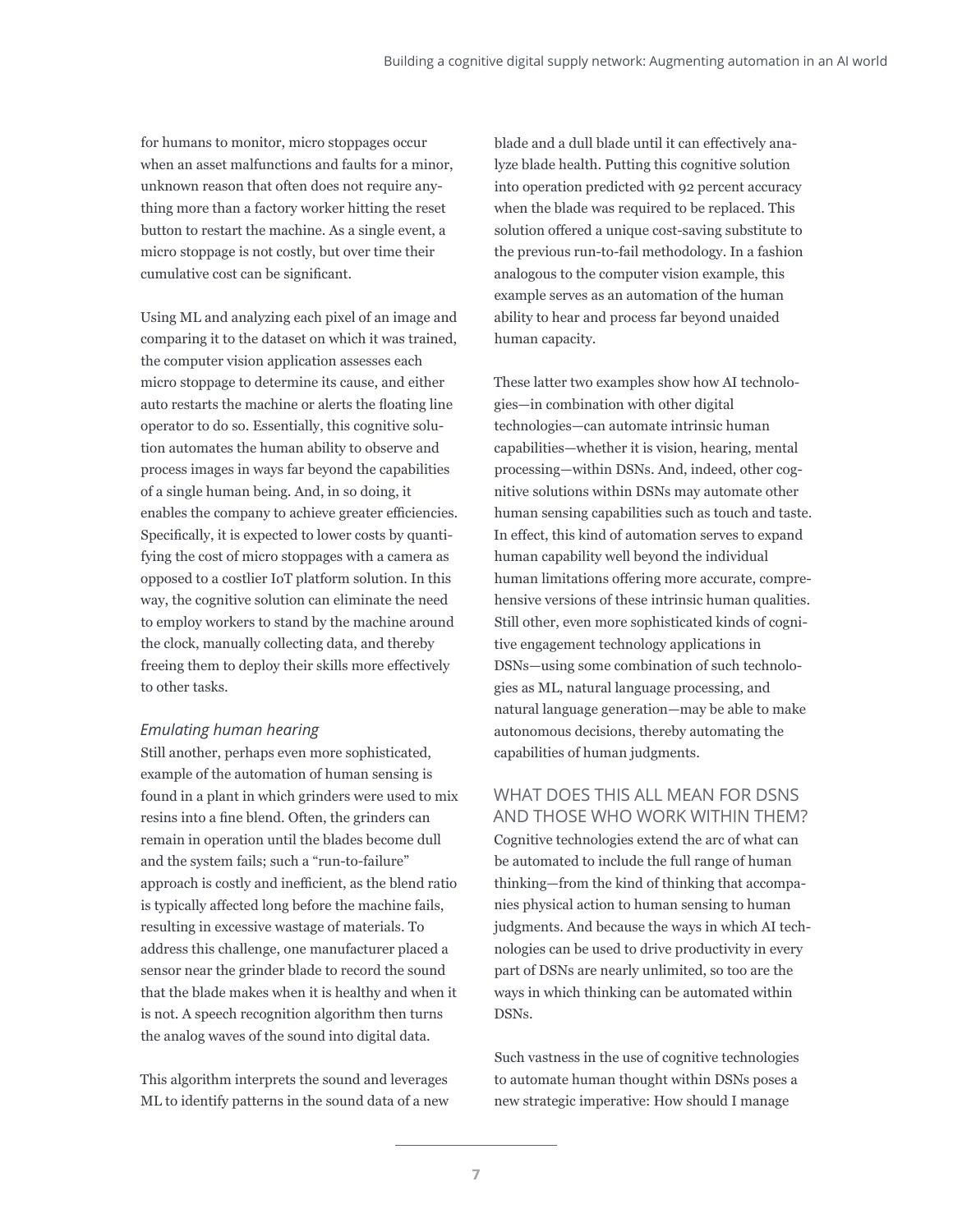thinking in my DSNs? And what thinking is done by whom and how? Any answer should fit the particular circumstances of any given organization and project at any given time. Indeed, what is right today may not be right in the future, and more sophisticated is not always the best choice.

Earlier, we referred to the use of cognitive technology in automating human capability well beyond

individual human limitations, whether this refers to senses (such as vision) or human judgment itself. But the larger question remains: What does the automation of human thought by way of cognitive technology mean specifically for the human worker and their role within DSNs? How will they *personally* change in cognitively enabled DSNs?

#### THE INDIVIDUAL, AUGMENTED HUMAN **WORKER**

While there is no way to know precisely, we can conjecture a few possibilities. First, any cognitive solution that aims to automate human thought should, at a minimum, unburden the worker most affected by that solution to take on different, more value-added activities in the organization. As roles evolve, so could the skills that professionals need to complete them. For example, analysis of data that forms the basis of all cognitive technologies could naturally become a larger part of most roles within DSNs, even roles where there was little application of data analysis in a precognitive era. This can lead to a need for shifting training approaches to address these changing job skill requirements.<sup>8</sup>

Such roles may also require highly nuanced and circumstantial skills of judgment, creativity, communication, and intuition—qualities that are not easily emulated by AI technologies. Other areas of focus may involve the kinds of coaching and

training skills that are necessarily a part of any organization and that are also not amenable to automation. As supply networks become more cognitively enabled, these intrinsically human qualities can become even more important.9

Indeed, the changes in the roles that humans will likely pursue and the qualities that may emerge as especially important in cognitively enabled DSNs

**Such vastness in the use of cognitive technologies to automate human thought within DSNs poses a new strategic imperative: How should I manage thinking in my DSNs? And what thinking is done by whom and how?**

> describe a potentially even more powerful kind of change than technological duplication of human qualities. It speaks to an "augmentation" of intrinsic human capability—in essence, a more capable, more flexible human worker.

> BEYOND THE AUGMENTED HUMAN WORKER, ON TO THE LARGER TEAMS AND ECOSYSTEM THAT FORM DSNS The story of augmentation in cognitively enabled DSNs doesn't end with the individual worker. Just as individual roles and skill sets are expected to evolve and augment in a cognitively enabled DSN, so too should teaming relationships. The removal of silos can help drive changes in personal interactions and, ultimately, teaming architectures,

> including partnerships among DSN professionals with different skill sets and areas of focus. As these and other kinds of collaborations form, the possibilities for knowledge sharing multiply exponentially.10 In cognitively enabled DSNs, we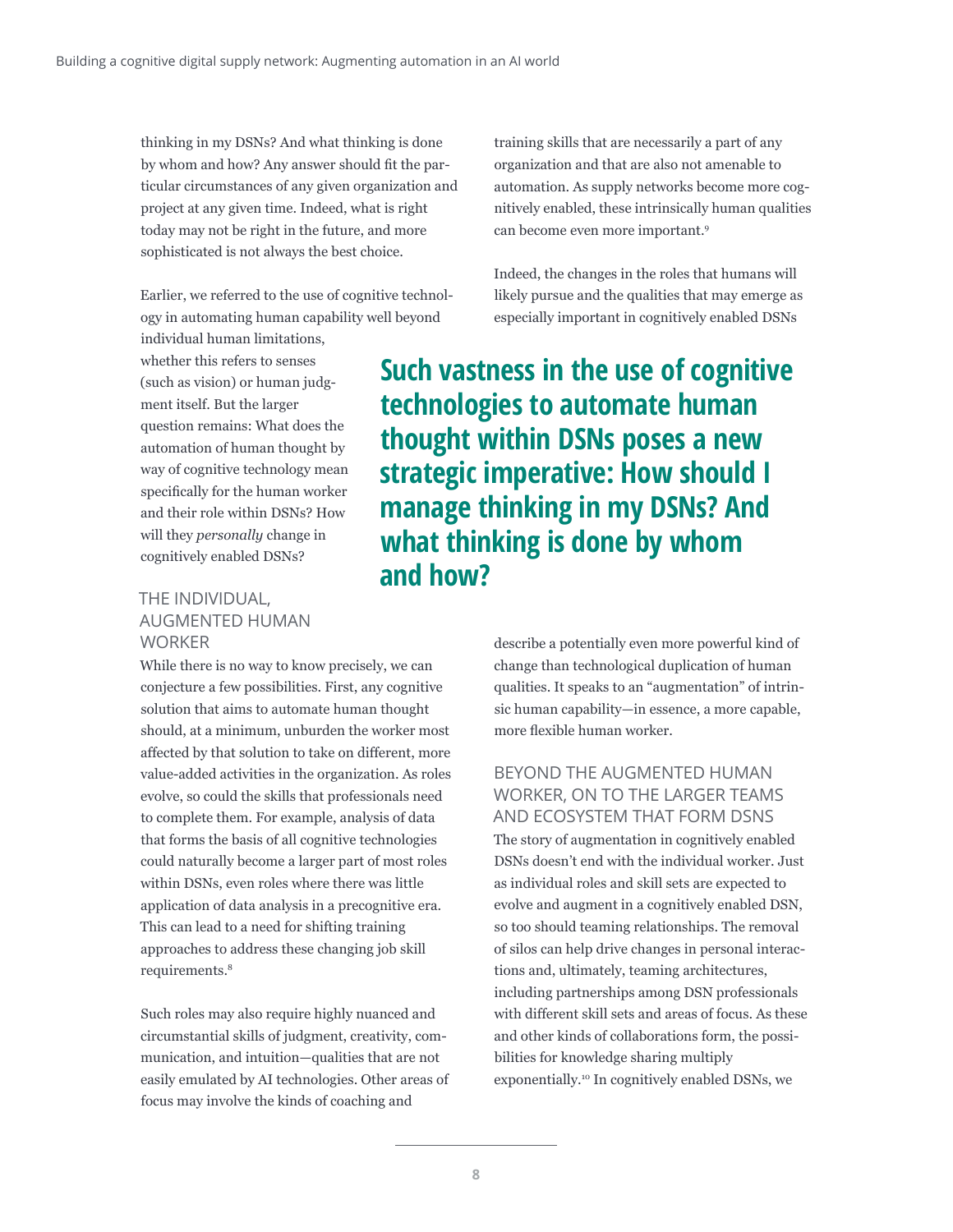can envision the emergence of the "augmented" team.

The augmentation of individual workers and teams may even inspire larger forms of collaboration throughout the supply chain ecosystem that include partners and customers uncovering new insights and driving additional value in the process. For example, in this context, a procurement specialist in a cognitively enabled DSN may more proactively interact with the organization's vendors based on insights that emerge from the application of AI technologies, building stronger relationships and finding new opportunities to partner on future initiatives. These new ecosystem relationships may also help DSN organizations fill strategic and tactical voids in talent and technology, potentially building even stronger cognitive capabilities. In that way, organizations can use their DSNs to better leverage the "augmented" ecosystem.<sup>11</sup>

Ultimately, as cognitive technology automation is more fully adopted throughout DSNs—and individuals, teams, and the supply chain ecosystem evolve as a result—DSNs will likely become new, more evolved versions of what they are today in how they organize, operate, and collectively think.

## **Beginning your cognitive journey**

Companies are facing tougher margins, a growing demand for customization, and ever-increasing customer expectations. In alleviating these challenges, companies can leverage AI technologies both to speed repetitive processes and automate their ability to sense, predict, and respond to shifts in the market. As leaders contemplate cognitive automation within DSNs, it might be helpful to think critically about your current state and consider ways to use AI to achieve greater supply network productivities.

Toward that end, here are a few steps that you may consider as you traverse the cognitive journey within a DSN context:

**Never lose sight of the reason you're going cognitive.** The deployment of any disruptive technology should have a basis for its adoption. In this paper, we highlight the very real potential of cognitive technologies as a catalyst for heightened efficiencies and less waste within DSNs. Improved supply chain productivities are not the only benefit of cognitive adoption; there are numerous positive outcomes. Your motivations should inform the choices you make in pursuing cognitively enabled DSNs.

**Develop a strategy that helps define where AI technologies fit into your organization and how you want to implement them.** Haphazard planning or "random acts of digital" will not enable your DSNs; investment in cognitive technologies is typically intentional—and gradual. It is important to first take the time to determine where it may fit best, test it, and then implement it. It may make sense to adopt cognitive technologies in some logical sequence of increasing sophistication; but it may not be necessary to adopt all cognitive capabilities in sequence. Rather, you may prefer to delve into more advanced cognitive insights and engagement technologies earlier than later. It is important to craft a cognitive solution that will best fit the needs of the organization.

**Don't hesitate to take the first step.** You don't have to have everything figured out all at once. The cognitive process is generally iterative and "failure" can be an ally toward greater understanding.<sup>12</sup>

**Lean into your talent.** Your organization's ability to adapt to the adoption of cognitive technologies can be both enabled and hindered by your workers, but ultimately determined by them. Certainly, you will not only require talent to create the tools, but also the talent to use them effectively in day-to-day operations. But most importantly,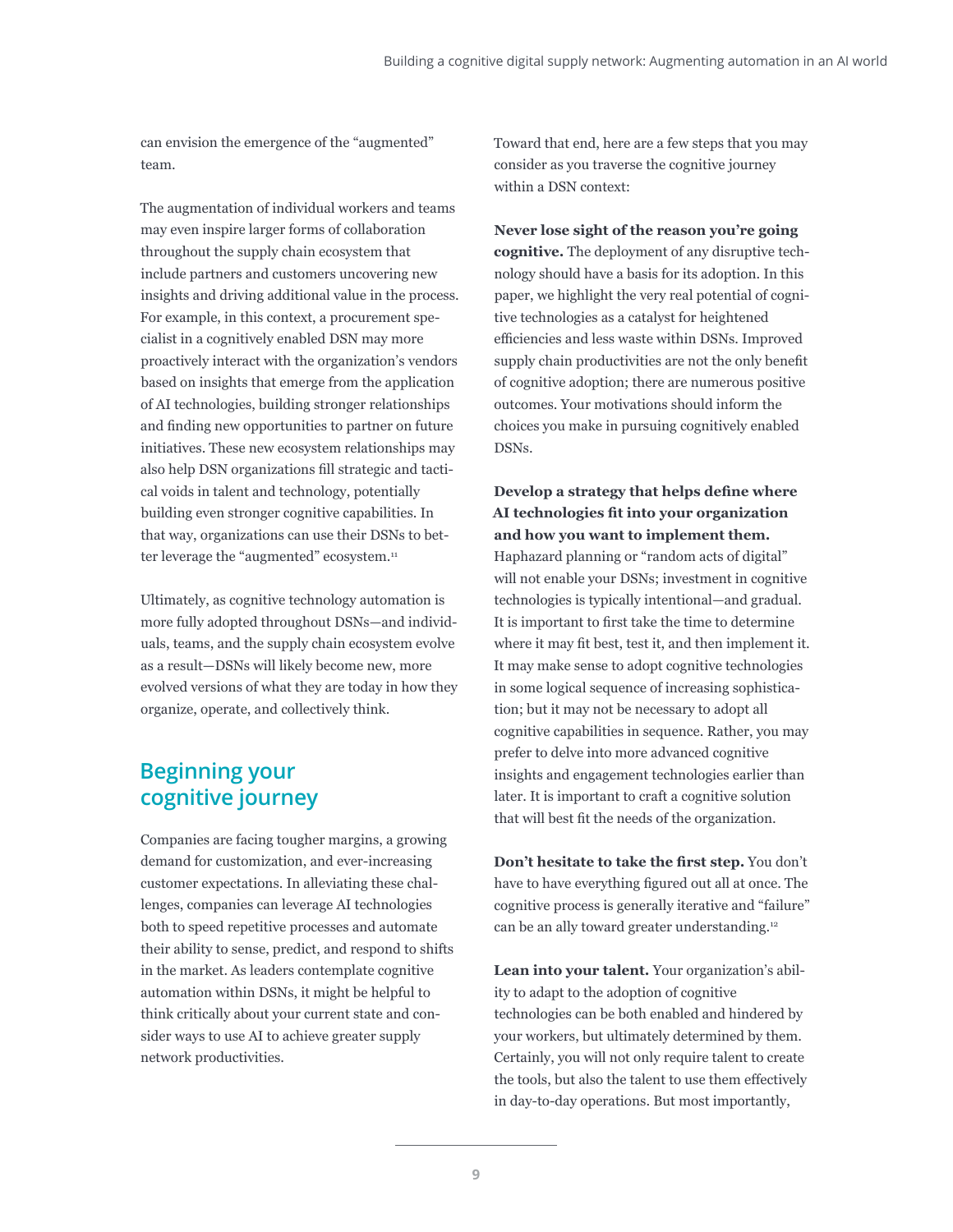you should develop and execute on a well-considered plan that enables legacy and newly hired talent to adapt to these technologies and processes—and, ultimately, embrace them—and consider the new roles and development opportunities that may emerge as cognitive capabilities mature and take on some of the more traditionally human-thinking tasks.

**Lean into the ecosystem.** It will be difficult to achieve cognitively enabled DSNs alone. As you understand your gaps in talent and technology, you should also assess where partners can fill the void and incorporate them into your strategy. More broadly, forge new relationships with your suppliers and customers as part of your emerging

cognitive DSN initiative. In so doing, you may unleash new opportunities for insights and business opportunities.

While these steps are important to consider on the journey to achieving cognitively enabled DSNs, there is no proven recipe. Successful adoption will require a full array of considerations, including investment and tolerance to failure. It will also require patience. Organizations that understand this and learn from their experiences, adapt, and evolve along their cognitive journeys are likely to be rewarded with more effective organizations and more productive DSNs that take full advantage of everything that cognitive technologies make possible.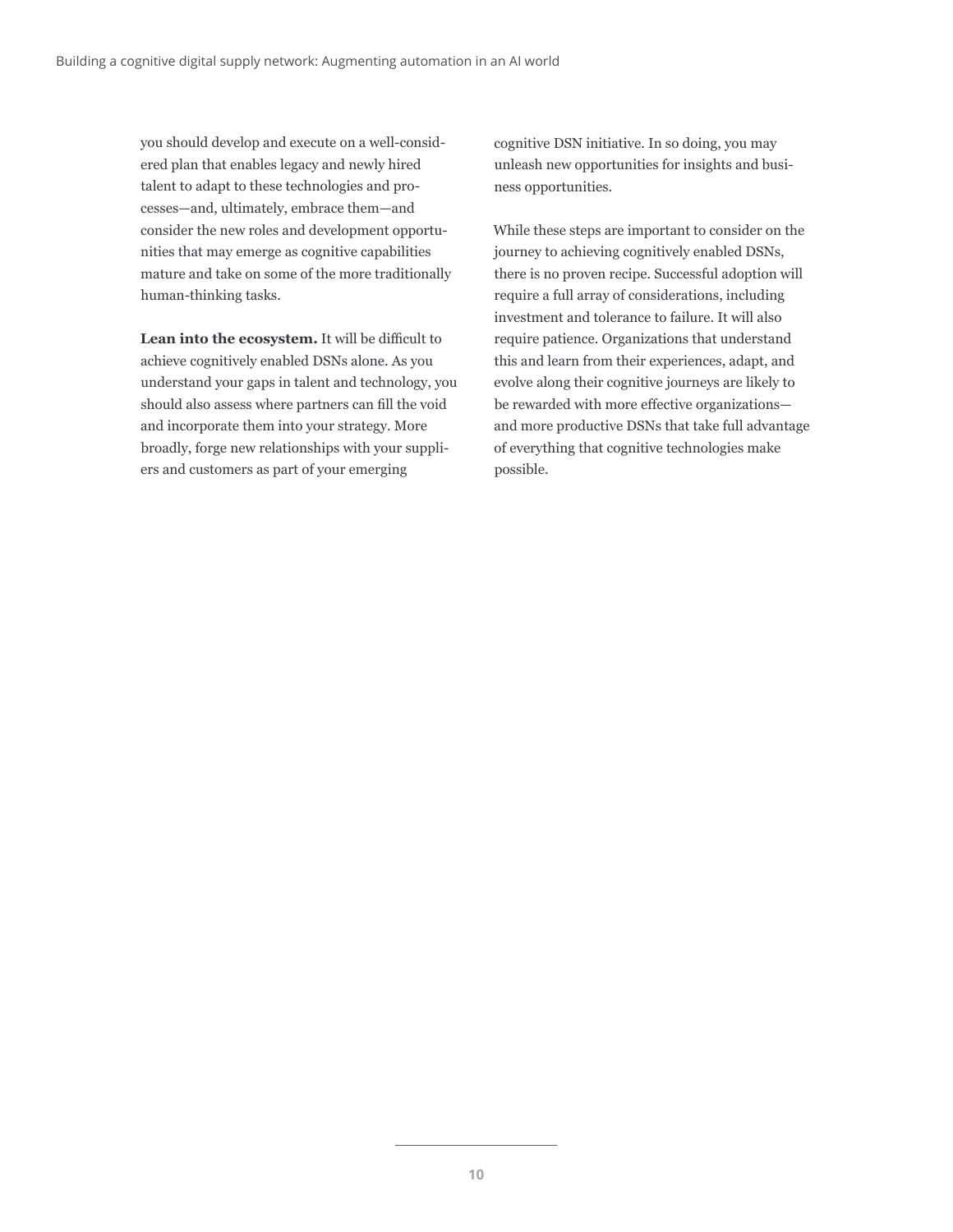## **Endnotes**

- 1. Gary Forger, "[NextGen supply chain: The new look of supply chain automation](https://www.scmr.com/article/nextgen_supply_chain_the_new_look_of_supply_chain_automation)," *Supply Chain Management Review*, September 26, 2017.
- 2. Greg Siefkin, "[Using data to improve supply chain operations](https://www.mhlnews.com/technology-automation/using-data-improve-supply-chain-operations)," Material Handling and Logistics, December 15, 2018.
- 3. Deloitte analysis.
- 4. Deloitte Insights, *[Cognitive technologies: A technical primer](https://www2.deloitte.com/insights/us/en/focus/cognitive-technologies/technical-primer.html)*, February 6, 2018.
- 5. For example, in *[AI-fueled organizations](https://www2.deloitte.com/insights/us/en/focus/tech-trends/2019/driving-ai-potential-organizations.html)*, the authors provide a classification approach to cognitive technologies that ranges from offering the human worker the insights that enable them to make better decisions ("assisted intelligence"), to building on the decisions that the human has actually made ("augmented intelligence"), to a level in which the cognitive technologies make the decisions themselves ("autonomous intelligence"). These three levels appear to align with those cognitive applications that correspond to "cognitive insights" and "cognitive engagement" technologies in figure 1.
- 6. Adam Mussomeli, Stephen Laaper, and Doug Gish, *[The rise of the digital supply network](https://www2.deloitte.com/insights/us/en/focus/industry-4-0/digital-transformation-in-supply-chain.html )*, Deloitte University Press, December 1, 2016.
- 7. American Trucking Association, "[New report says national shortage of truck drivers to reach 50,000 this year](https://www.trucking.org/article/New Report Says-National-Shortage-of-Truck-Drivers-to-Reach-50,000-This-Year)," October 20, 2017.
- 8. Adam Mussomeli et al., *[The digital supply network meets the future of work: People, machines, and a new era of](https://www2.deloitte.com/content/dam/insights/us/articles/4052_DSN-meets-the-future-of-work/4052_DSN_FoW.pdf)  [collaboration](https://www2.deloitte.com/content/dam/insights/us/articles/4052_DSN-meets-the-future-of-work/4052_DSN_FoW.pdf)*, Deloitte Insights, December 18, 2017.
- 9. Mussomeli et al., *[The digital supply network meets the future of work](https://www2.deloitte.com/content/dam/insights/us/articles/4052_DSN-meets-the-future-of-work/4052_DSN_FoW.pdf)*; John Mangan and Martin Christopher, "[Management development and the supply chain manager of the future,](https://dspace.lib.cranfield.ac.uk/handle/1826/2656)" *International Journal of Logistics Management* 16, no. 2 (2005): pp. 178–91, DOI: 10.1108/09574090510634494; Rameshwar Dubey and Angappa Gunasekaran, "[Shortage of sustainable supply chain talent: An industrial training framework](https://www.researchgate.net/publication/272167131_Shortage_of_sustainable_supply_chain_talent_An_industrial_training_framework)," *Industrial and Commercial Training* 47, no. 2 (2015): pp. 86–94, DOI: 10.1108/ICT-08-2014-0052; Eric Ras et al., ["Bridging the](https://dl.acm.org/citation.cfm?id=3076192)  [skills gap of workers in Industry 4.0 by human performance augmentation tools: Challenges and road map,](https://dl.acm.org/citation.cfm?id=3076192)" Proceedings of the 10th International Conference on Pervasive Technologies Related to Assistive Environments, (2017): pp. 428–32, DOI: 10.1145/3056540.3076192.
- 10. Mic Locker et al., *[Seasoned explorers: How experienced TMT organizations are navigating AI](https://www2.deloitte.com/insights/us/en/focus/cognitive-technologies/AI-applications-in-technology-media-and-telecom.html)*, Deloitte Insights, January 25, 2019; Mussomeli et al., *[The digital supply network meets the future of work.](https://www2.deloitte.com/content/dam/insights/us/articles/4052_DSN-meets-the-future-of-work/4052_DSN_FoW.pdf)*
- 11. Nitin Mittal, David Kuder, and Samir Hans, *[AI-fueled organizations: Reaching AI's full potential in the enterprise](https://www2.deloitte.com/insights/us/en/focus/tech-trends/2019/driving-ai-potential-organizations.html)*, Deloitte Insights, January 16, 2019; Mussomeli et al., *[The digital supply network meets the future of work](https://www2.deloitte.com/content/dam/insights/us/articles/4052_DSN-meets-the-future-of-work/4052_DSN_FoW.pdf)*.
- 12. Richard Bradley and Meg Alderman, *[Forget fail fast: How a customized and adaptive strategy can drive your digital](https://www2.deloitte.com/insights/us/en/focus/industry-4-0/digital-supply-networks-successful-implementation.html)  [supply network](https://www2.deloitte.com/insights/us/en/focus/industry-4-0/digital-supply-networks-successful-implementation.html)*, Deloitte Insights, November 12, 2018.

## **Acknowledgments**

The authors express their deep gratitude to the following for their contributions to the development of this report (in alphabetical order): **Tom Davenport**, **Paul Dunn**, **Kunal Kumar**, **Danny Lin**, **Tim Murphy**, **Chris Noyes**, **Ashwin Patil**, and **Rohini Prasad**.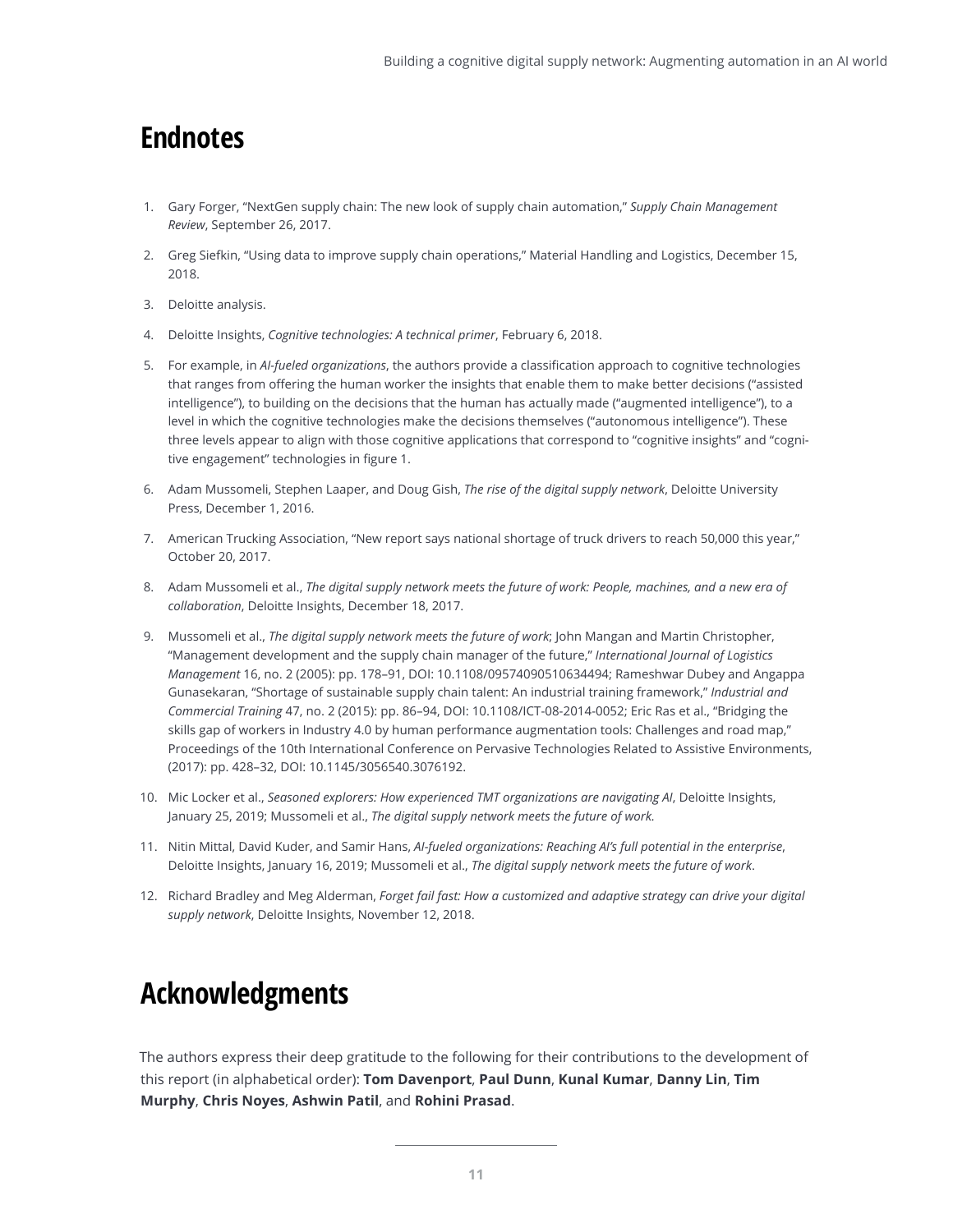## **About the authors**

#### **Adam Mussomeli | amussomeli@deloitte.com**

Adam Mussomeli is a co-founder of Deloitte Consulting LLP's Digital Supply Networks practice and has published extensively on how to employ existing and emerging technologies to achieve dramatic improvements across the supply chain, from development to customer support. Mussomeli has more than 25 years of experience delivering global, end-to-end supply chain transformations for consumer and industrial products companies, both in a consulting environment and while in industry positions. He is known for employing pioneering-edge technologies to deliver measurable financial results. Mussomeli is based in Stamford.

#### **Mark Neier | mneier@deloitte.com**

Mark Neier is a manager in Deloitte Consulting LLP's Digital Supply Network practice where he currently serves as chief of staff. Neier has over 10 years of experience both in consulting and industry, delivering complex, end-to-end supply chain solutions utilizing advanced analytics and emerging technologies for highly engineered products within the industrial products industry. He is based in Kansas City.

#### **Bryan Takayama | btakayama@deloitte.com**

Bryan Takayama is a senior consultant in Deloitte Consulting LLP's Digital Supply Network practice. He has experience in deploying advanced analytics and technologies across multiple aspects of the supply chain for consumer and industrial products companies. In addition to client work, Takayama has spent the previous two years supporting the development of thought leadership on behalf of Deloitte's Digital Supply Network practice. He is based in Cleveland.

#### **Brenna Sniderman | bsniderman@deloitte.com**

Brenna Sniderman is a senior manager and subject matter specialist at Deloitte Services LP's Center for Integrated Research. She focuses on cross-industry themes and trends, specifically as they relate to additive and advanced manufacturing, Industry 4.0, the Internet of Things, and advanced technologies. She works with other thought leaders to deliver insights into the strategic and organizational implications of these technologies. Sniderman is based in Philadelphia.

#### **Jonathan Holdowsky | jholdowsky@deloitte.com**

Jonathan Holdowsky is a senior manager with Deloitte Services LP and part of Deloitte's Center for Integrated Research. In this role, he has managed a wide array of thought leadership initiatives on issues of strategic importance to clients within the consumer and manufacturing sectors. Holdowsky's current research explores the promise of emerging technologies such as additive and advanced manufacturing, Internet of Things, Industry 4.0, and blockchain. Holdowsky is based in Boston.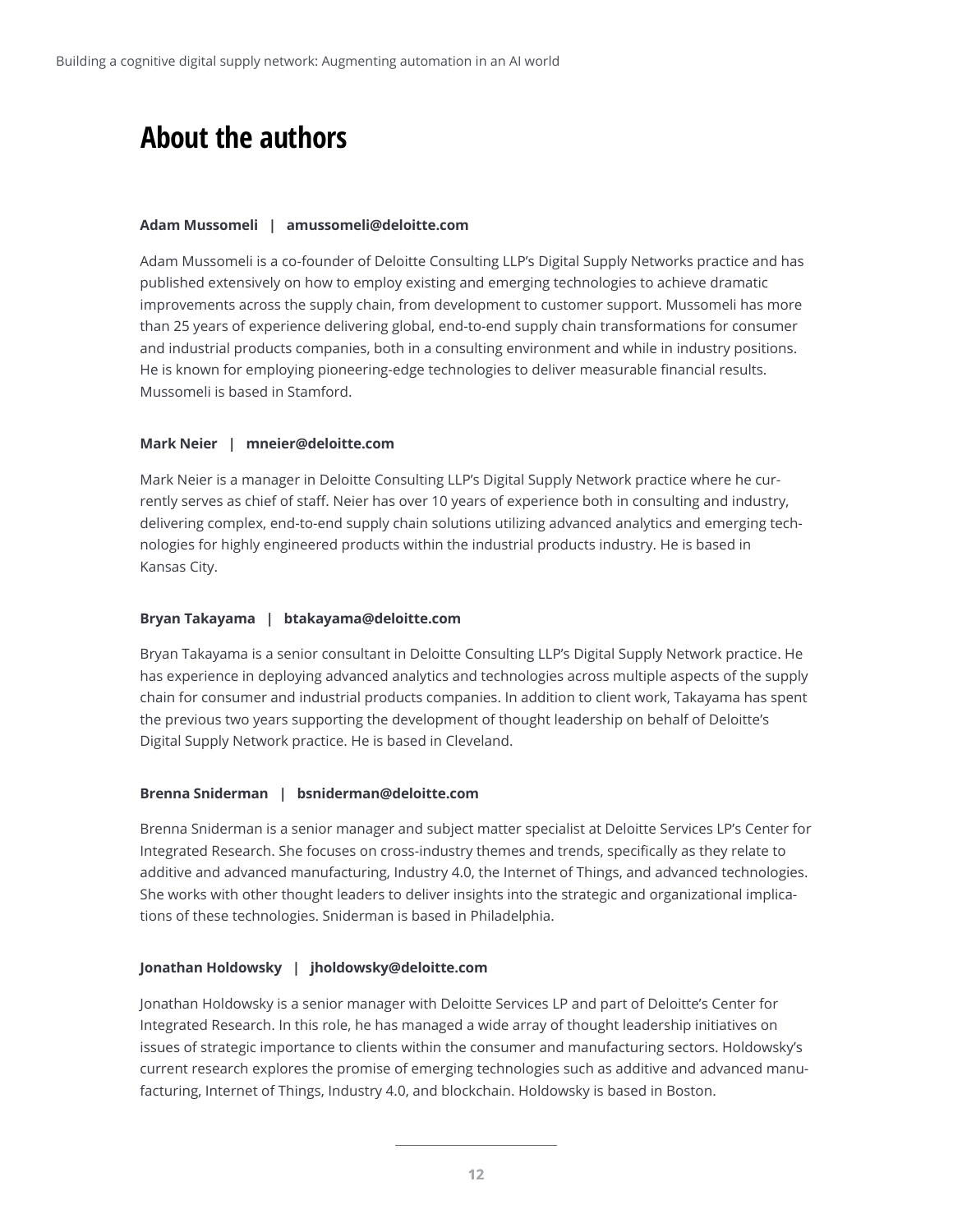## **Contact us**

*Our insights can help you take advantage of change. If you're looking for fresh ideas to address your challenges, we should talk.*

### **Industry leadership**

#### **Adam Mussomeli**

Principal, Digital Supply Networks leader | Deloitte Consulting LLP + 1 203 905 2646 | amussomeli@deloitte.com

Adam Mussomeli is a co-founder of Deloitte Consulting LLP's Digital Supply Networks practice and has more than 25 years of experience delivering global, end-to-end supply chain transformations for consumer and industrial products companies. Mussomeli is based in Stamford.

#### **Ashwin Patil**

Managing director, Global Manufacturing Analytics | Deloitte Consulting LLP + 1 214-505-9948 | ashpatil@deloitte.com

Ashwin Patil is Deloitte Consulting LLP's managing director for the Global Manufacturing Analytics practice, with more than 18 years of experience in supply chain management. Patil is based in Dallas.

#### **Danny Lin**

Principal, Analytics and Information Management | Deloitte Consulting LLP + 1 404 220 1838 | dannylin@deloitte.com

Danny Lin is a principal in Deloitte Consulting LLP's analytics and information management group, with more than 20 years of experience in operations strategy and transformation. Lin is based in Atlanta.

### **Center for Integrated Research**

#### **Brenna Sniderman**

Senior manager, Center for Integrated Research | Deloitte Services LP + 1 929 251 2690 | bsniderman@deloitte.com

Brenna Sniderman is a senior manager and subject matter specialist at Deloitte Services LP's Center for Integrated Research, focusing on the strategic and organizational implications of advanced technologies. Sniderman is based in Philadelphia.

#### **Jonathan Holdowsky**

Senior manager, Center for Integrated Research | Deloitte Services LP + 1 617 437 3198 | jholdowsky@deloitte.com

Jonathan Holdowsky is a senior manager with Deloitte Services LP and part of Deloitte's Center for Integrated Research, leading thought leadership initiatives that explore the promise of emerging and disruptive technologies. Holdowsky is based in Boston.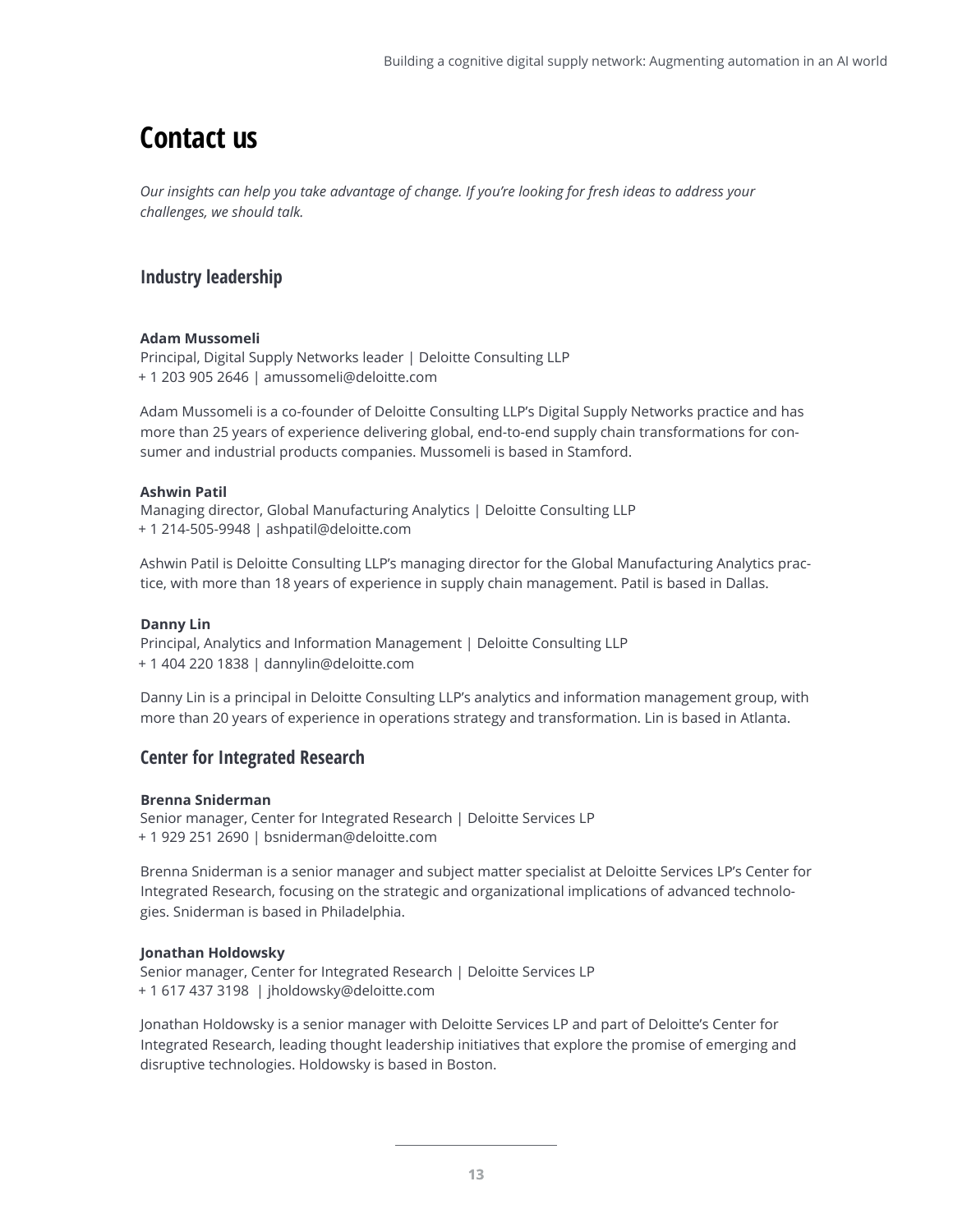## **About the Deloitte Center for Integrated Research**

Deloitte's Center for Integrated Research focuses on developing fresh perspectives on critical business issues that cut across industries and functions, from the rapid change of emerging technologies to the consistent factor of human behavior. We look at transformative topics in new ways, delivering new thinking in a variety of formats, such as research articles, short videos, in-person workshops, and online courses. We are at the forefront of many Deloitte Big Idea campaigns, which focus on topics we can own in the marketplace, with a direct line of sight to commercialization and multiple intersections with sectors and offerings.

#### **Connect**

To learn more about the vision of the Center for Integrated Research, its solutions, thought leadership, and events, please visit **<https://www2.deloitte.com/us/en/pages/about-deloitte/solutions/center-integrated-research.html>**

#### **Subscribe**

Sign up for updates at [www.deloitte.com/insights](http://www.deloitte.com/insights)

### **Engage**

Follow us on Twitter at: **@DeloitteInsight** Engage with us on LinkedIn via **[Deloitte Insights](https://www.linkedin.com/showcase/deloitte-insights/)**